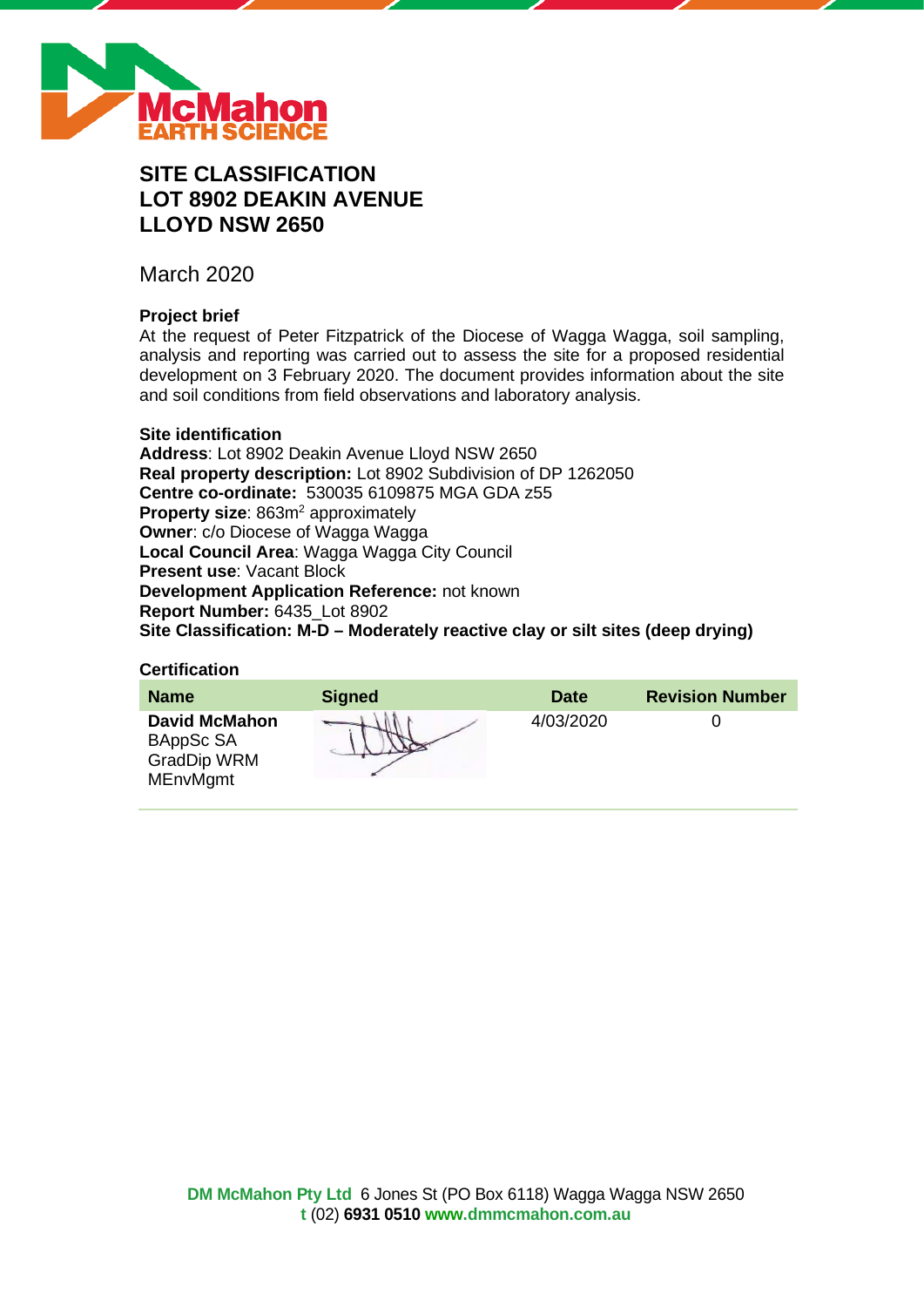## **Physical characteristics of the site**

A desktop review and investigation of the topography, hydrology, soil, lithology, geology and hydrogeology of the site has been undertaken and are as follows:

# **Topography**

The Lake Albert 1:25,000 Topographic Map (Sheet 8327-1S) indicates that the site is located at an elevation of approximately 238m AHD. The site landform is classed as a simple slope and the slope class is gently inclined.

# **Vegetation**

The site is devoid of vegetation.

## **Hydrology**

The nearest named waterway is Stringybark Creek located 3414m to the south east of the site. Due to the relative incline of the site, rainfall is likely to both run off and infiltrate into the relatively permeable topsoil.

## **Weather**

The average rainfall for Wagga Wagga is approximately 526.8mm per annum, with the wettest months being October, June and July. Annual mean evaporation for the region is 1715.5mm with mean daily evaporation ranges from 1.2mm in July to 9.2mm in January. Wagga Wagga is characterised by cold wet winters and hot dry summers with mean maximum temperatures ranging from 12.9°C in July to 31.9 °C in January and mean minimum temperatures ranging from 1.3ºC in July to 15.9ºC in February. Rainfall, temperature and evaporation data from Wagga Wagga Agricultural Institute 73127 (www.bom.gov.au).

# **Soil & Landform**

The site lies within the mapping unit ld from the Soil Landscapes of the Wagga Wagga 1:100 000 Sheet (DLWC, 1997). The map unit ld is described as:

# *ld – Lloyd (Erosional Landscapes)*

*Landscape*: rolling low hills on Ordovician metasedimentary rocks. Local relief 30–90 m; slopes 10–20%. Broad crests and ridges; long waning mid to lower slopes; broad drainage depressions. Variable rock outcrop 0–50%. Extensively to completely cleared mid to high open-forest.

*Soils*: shallow (<0.5 m), moderately well-drained Paralithic Leptic Rudosols (Lithosols) on some crests, ridges and upper slopes; deep (1.0–1.5 m), imperfectly drained Red Kurosols (Red Podzolic Soils) on other crests and upper slopes; moderately deep (0.5– 1.0m), moderately well-drained Red Chromosols and Kurosols (Red Podzolic Soils) on mid to lower slopes; and moderately deep (0.5–1.0 m), imperfectly drained Brown Kurosols (Yellow Podzolic Soils) in drainage lines.

*Limitations*: high erosion hazard; steep slopes (localised); localised rock outcrop; localised poor drainage; localised waterlogging; foundation hazard (localised); mass movement; shallow, stony and strongly acid soils (on ridges and upper slopes); localised aluminium toxicity; localised salinity.

# **Lithology and Geology**

Undivided Ordovician metasedimentary rocks—thinly interbedded siltstones, shales and phyllites, with minorschists and minor quartzites. Lithology is highly variable

over a short distance. Relatively thick (1 m to several metres) colluvial and slopewash clayey sediments occur on lower slopes and in drainage depressions. There is generally no rock outcrop, but occasionally <50% (at sites usually underlain by sandstone).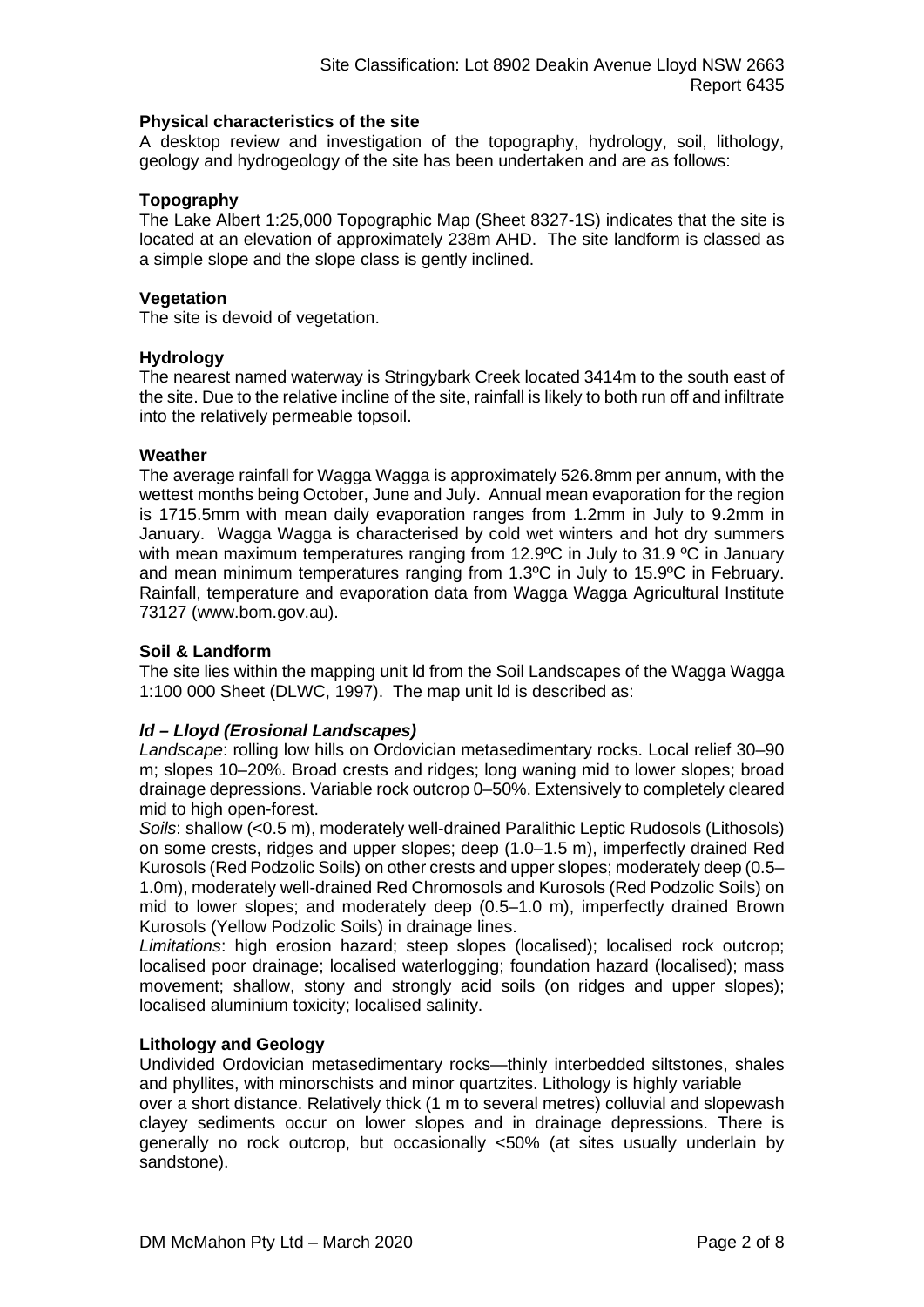# **Hydrogeology**

From the Geoscience Australia hydrogeology dataset, the groundwater beneath the site is described as porous, extensive highly productive aquifers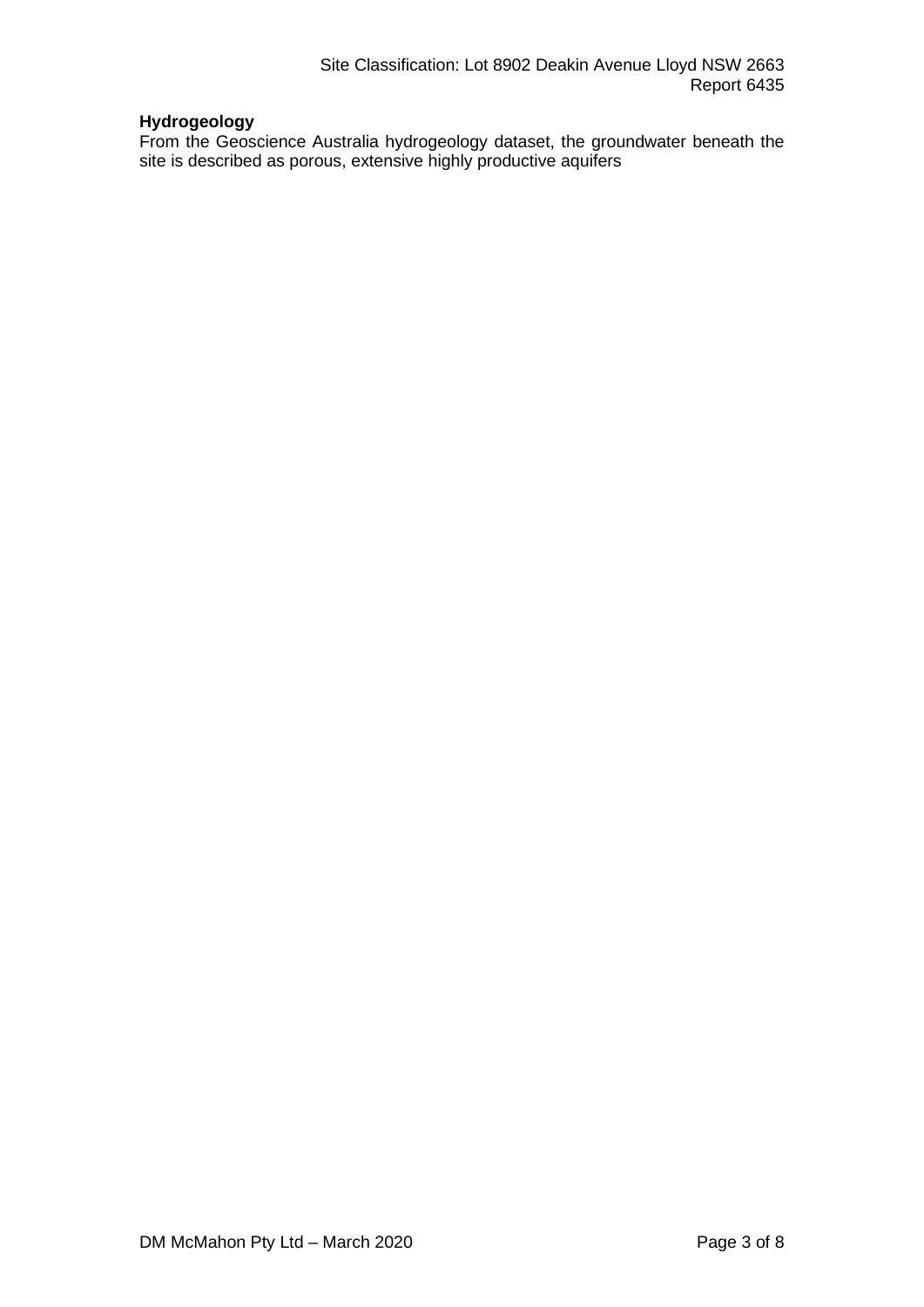# **Site Condition**

Through site investigation, field observations, in situ tests and laboratory analysis the following site geotechnical model has been developed. Details of the general conditions encountered with a field description of the soil, engineering properties and the location of the boreholes can be seen as follows, Table 1, Figure 1.

| Table 1: Site geotechnical model with field description and observations |  |
|--------------------------------------------------------------------------|--|
|--------------------------------------------------------------------------|--|

| <b>Soil Origin</b> | <b>Depth</b><br>(m) | <b>Class</b><br><b>(AS17</b><br>26<br>$-2017)$ | Soil Name /<br><b>Description</b> | <b>Grain</b><br><b>Size</b> | <b>Primary</b><br><b>Colour</b>   | <b>Mottle</b><br><b>Colour</b> | <b>Mois-</b><br>ture           | Plas-<br>ticity | <b>Consis-</b><br>tency | <b>Observations</b><br>and/or comments | <b>Engineering</b><br><b>Properties</b> |
|--------------------|---------------------|------------------------------------------------|-----------------------------------|-----------------------------|-----------------------------------|--------------------------------|--------------------------------|-----------------|-------------------------|----------------------------------------|-----------------------------------------|
| Borehole 1 + 2     |                     |                                                |                                   |                             |                                   |                                |                                |                 |                         |                                        |                                         |
| <b>FILL</b>        | $0.0 -$<br>0.4      | <b>SC</b>                                      | Sandy CLAY                        | Fine/<br>Coars<br>e         | Yellowish<br><b>Brown</b>         | Nil                            | Dry                            | Low             | <b>Stiff</b>            | Coarse fragments<br>$>5$ mm < 15mm 20% |                                         |
| Residual           | $0.4 -$<br>1.0      | <b>SC</b>                                      | Sandy CLAY                        | Fine                        | Yellow                            | Nil                            | Dry                            | Low             | <b>Stiff</b>            | $\overline{\phantom{a}}$               | Ys<br>Expansivity                       |
| Residual           | $1.0 -$<br>3.0      | CI                                             | <b>CLAY</b>                       | Fine                        | Dark<br><b>Brownish</b><br>Yellow | Nil                            | Moder<br>ately<br><b>Moist</b> | Low-<br>Med     | <b>Stiff</b>            | $\overline{\phantom{a}}$               | 20-40mm                                 |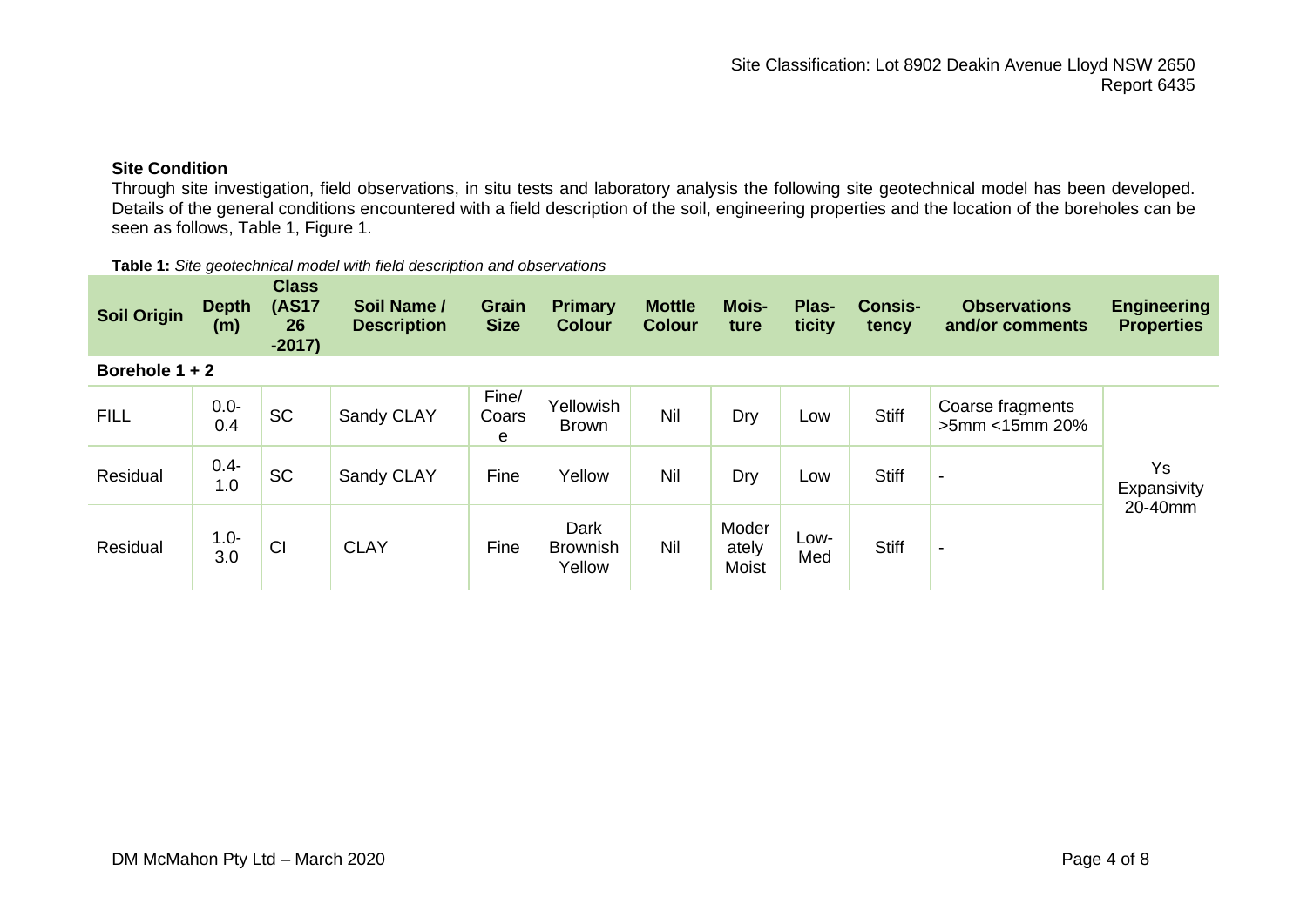

**Figure 1:** *Annotated site plan overlain on aerial photograph depicting borehole locations*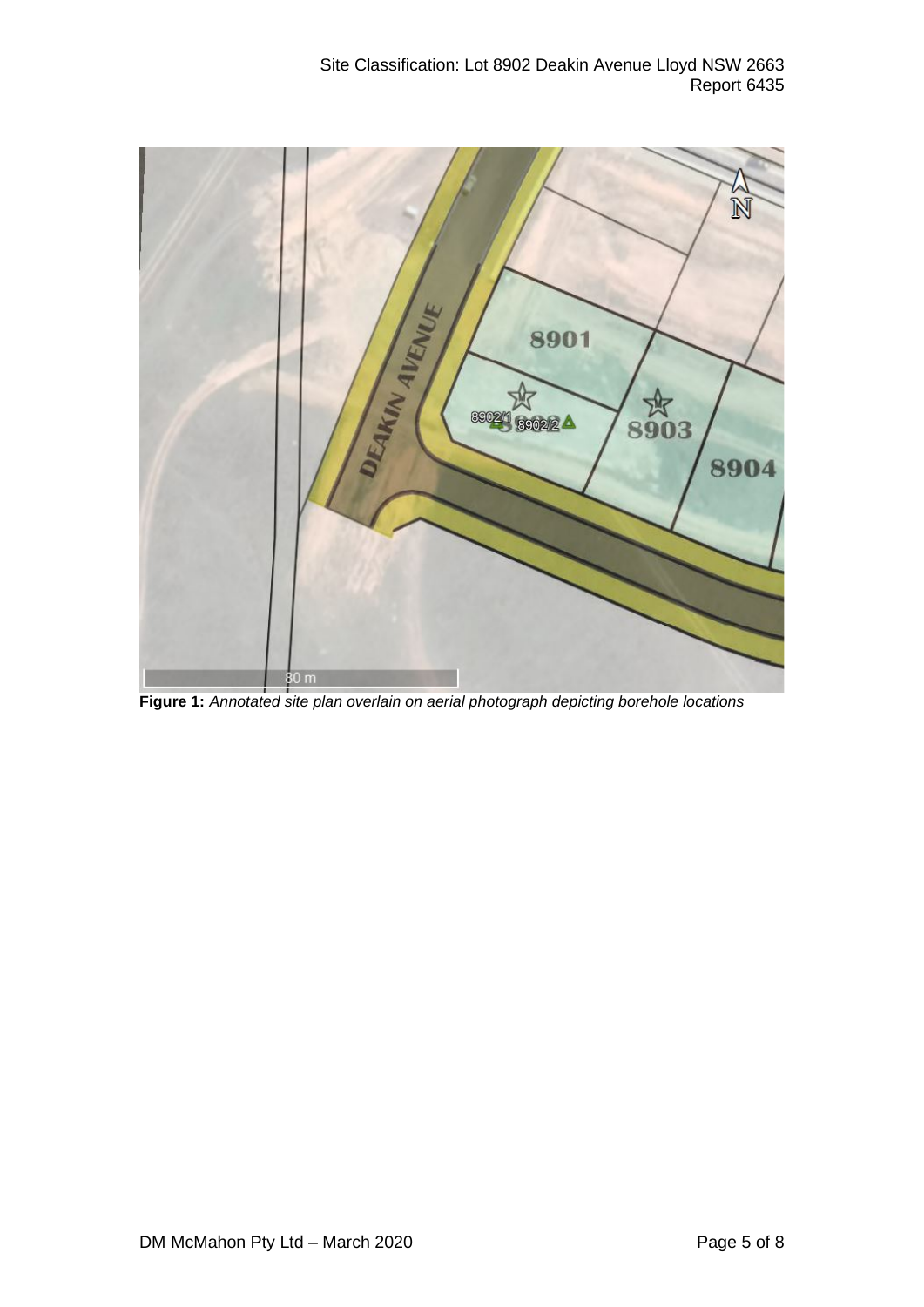# **Site Classification**

Based on the field assessment and laboratory data and assumptions therein the site is classified as **M-D – Moderately reactive clay or silt sites (deep drying), which may experience moderate ground movement from moisture changes** by reference to AS2870:2011.

# **Assumptions**

Site investigation and classification was carried out by reference to AS2870:2011. The proposed building is a single storey residential development.

This classification is based on the footings being founded into the underlying residual 'SC or CI' clay soils. If the footings are not into the specified material the site classification will need to be reassessed.

FILL materials where identified on this report are considered as 'controlled fill' in accordance with AS3798 and can be considered suitable for use as foundation/subgrade. Fill certification report ID 'FC19-20'.

Footings may be founded partly on fill and partly on natural material depending on founding depths. As such, footing design may require careful consideration by the structural engineer to minimise potential differential settlement.

An allowable bearing pressure of up to 50kPa and 100kPa for raft slab beams and strip footings respectively may be adopted.

If more than 0.4m of uncontrolled fill is present or placed, or if depth of excavation within the building area extends more than 0.5m below the existing surface, the above classification will need to be reassessed.

Any earthworks on site will be carried out by reference to AS3798: 2007.

If any unconsolidated or saturated soils are encountered during excavation, or conditions that are not alike the above description, the site supervisor should be informed, the work stopped and this office be contacted immediately for further evaluation.

Where trees and large shrubs are removed from the site all roots are to be removed and voids replaced with compacted fill by reference to AS3798:2007.

The soils investigated are all natural ground and no free groundwater was encountered at the time of the investigation.

Site drainage and vegetation limitations are adhered to as per the CSIRO Foundation Management and Footing Performance: A Homeowner's guide, BTF-2011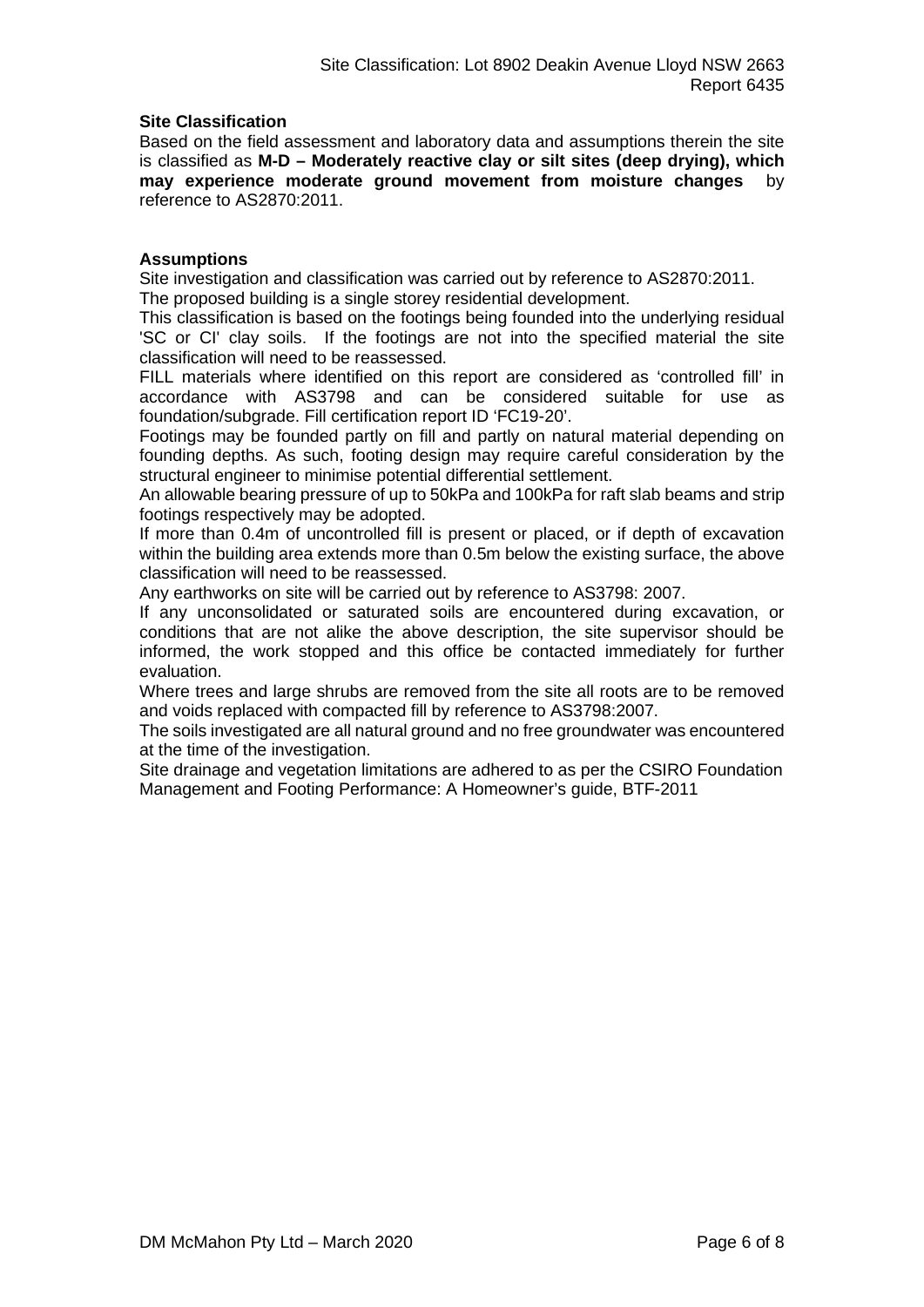# Site Classification: Lot 8902 Deakin Avenue Lloyd NSW 2663 Report 6435

| <b>Log Column</b>  |                      | <b>Symbol</b>                      | <b>Definition</b>                                                                                                                                                                                                                                                                                                                                                                                                          |  |  |  |  |  |
|--------------------|----------------------|------------------------------------|----------------------------------------------------------------------------------------------------------------------------------------------------------------------------------------------------------------------------------------------------------------------------------------------------------------------------------------------------------------------------------------------------------------------------|--|--|--|--|--|
| <b>Soil Origin</b> |                      | <b>TOPSOIL</b>                     | Mantle of surface and/or near-surface soil often but not always defined by high levels of organic<br>material, both dead and living. Remnant topsoils are topsoils that subsequently been buried by<br>other transported soils. Roots of trees may extend significantly into otherwise unaltered soil and<br>the presence of roots is not a sufficient reason for describing a material as topsoil.                        |  |  |  |  |  |
|                    |                      | <b>FILL</b>                        | Any material which has been placed by anthropogenic processes                                                                                                                                                                                                                                                                                                                                                              |  |  |  |  |  |
|                    |                      | Alluvial                           | Deposited by streams and rivers                                                                                                                                                                                                                                                                                                                                                                                            |  |  |  |  |  |
|                    |                      | Colluvial                          | Soil and rock debris transported down slope by gravity, with or without the assistance of flowing<br>water and generally deposited in gullies or at the base of slopes. Colluvium is often used to<br>refer to thicker deposits such as those formed from landslides, whereas the term 'slopewash'<br>may be used for thinner and more widespread deposits that accumulate gradually over longer<br>geological timeframes. |  |  |  |  |  |
|                    |                      | Extremely<br>weathered<br>material | Formed directly from in situ weathering of geological formations. Although this material is of soil<br>strength, it retains the structure and/or fabric of the parent rock material.                                                                                                                                                                                                                                       |  |  |  |  |  |
|                    |                      | Residual                           | Formed directly from in situ weathering of geological formations. These soils no longer retain<br>any visible structure or fabric of the parent soil or rock material                                                                                                                                                                                                                                                      |  |  |  |  |  |
| Class              |                      | GW                                 | Gravel and gravel-sand mixtures, little to no fines                                                                                                                                                                                                                                                                                                                                                                        |  |  |  |  |  |
| (AS1726-<br>2017)  |                      | GP                                 | Gravel and gravel-sand mixtures, little to no fines, uniform gravels                                                                                                                                                                                                                                                                                                                                                       |  |  |  |  |  |
|                    |                      | GМ                                 | Gravel-silt mixtures and gravel-sand-silt mixtures                                                                                                                                                                                                                                                                                                                                                                         |  |  |  |  |  |
|                    |                      | GC                                 | Gravel-clay mixtures and gravel-sand-clay mixtures                                                                                                                                                                                                                                                                                                                                                                         |  |  |  |  |  |
|                    |                      | SW                                 | Sand and gravel-sand mixtures, little to no fines                                                                                                                                                                                                                                                                                                                                                                          |  |  |  |  |  |
|                    |                      | <b>SP</b>                          |                                                                                                                                                                                                                                                                                                                                                                                                                            |  |  |  |  |  |
|                    | Coarse grained soils | <b>SM</b>                          | Sand and gravel-sand mixtures, little to no fines<br>Sand-silt mixtures                                                                                                                                                                                                                                                                                                                                                    |  |  |  |  |  |
|                    |                      | SC                                 |                                                                                                                                                                                                                                                                                                                                                                                                                            |  |  |  |  |  |
|                    |                      |                                    | Sand-clay mixtures                                                                                                                                                                                                                                                                                                                                                                                                         |  |  |  |  |  |
|                    |                      | ML                                 | Inorganic silt and very fine sand, rock flour, silty or clayey fine sand or silt with low plasticity                                                                                                                                                                                                                                                                                                                       |  |  |  |  |  |
|                    | soils                | CL, CI                             | Inorganic clays of low to medium plasticity, gravelly clay, sandy clay                                                                                                                                                                                                                                                                                                                                                     |  |  |  |  |  |
|                    |                      | OL<br>MН                           | Organic silt<br>Inorganic silt                                                                                                                                                                                                                                                                                                                                                                                             |  |  |  |  |  |
| Fine grained       |                      | CН                                 | Inorganic clays of high plasticity                                                                                                                                                                                                                                                                                                                                                                                         |  |  |  |  |  |
|                    |                      | OН                                 | Organic clay of medium to high plasticity, organic silt                                                                                                                                                                                                                                                                                                                                                                    |  |  |  |  |  |
|                    |                      | Pt                                 | Peat, highly organic soil                                                                                                                                                                                                                                                                                                                                                                                                  |  |  |  |  |  |
| Soil Name/         |                      | SAND                               | Coarse grained soil                                                                                                                                                                                                                                                                                                                                                                                                        |  |  |  |  |  |
| <b>Description</b> |                      | SILT                               | Fine grained soil - low dry strength, low wet toughness and dilatancy                                                                                                                                                                                                                                                                                                                                                      |  |  |  |  |  |
|                    |                      | <b>CLAY</b>                        | Fine grained soil – high dry strength, high wet toughness and plasticity                                                                                                                                                                                                                                                                                                                                                   |  |  |  |  |  |
| <b>Grain Size</b>  |                      | Coarse                             | >2mm                                                                                                                                                                                                                                                                                                                                                                                                                       |  |  |  |  |  |
|                    |                      | Medium                             | $0.06 - 2mm$                                                                                                                                                                                                                                                                                                                                                                                                               |  |  |  |  |  |
|                    |                      | Fine                               | $<$ 0.06 $mm$                                                                                                                                                                                                                                                                                                                                                                                                              |  |  |  |  |  |
| <b>Moisture</b>    |                      | D                                  | Dry                                                                                                                                                                                                                                                                                                                                                                                                                        |  |  |  |  |  |
|                    |                      | Т<br>М                             | <b>Moderately Moist</b><br>Moist                                                                                                                                                                                                                                                                                                                                                                                           |  |  |  |  |  |
|                    |                      | W                                  | Wet                                                                                                                                                                                                                                                                                                                                                                                                                        |  |  |  |  |  |
| <b>Plasticity</b>  |                      | Non-plastic                        | Not applicable                                                                                                                                                                                                                                                                                                                                                                                                             |  |  |  |  |  |
|                    |                      | Low                                | Only slight pressure is required to roll the thread of soil near the plastic limit. The thread and<br>lump are weak and soft. The dry specimen crumbles into powder with some finger pressure.                                                                                                                                                                                                                             |  |  |  |  |  |
|                    |                      | Medium                             | Medium pressure is required to roll the thread of soil to near the plastic limit. The thread and<br>lump have medium stiffness. The dry specimen breaks into pieces or crumbles with<br>considerable finger pressure.                                                                                                                                                                                                      |  |  |  |  |  |
|                    |                      | High                               | Considerable pressure is required to roll the thread to near the plastic limit. The thread and the<br>lump have very high stiffness. The dry specimen cannot be broken with finger pressure.<br>Specimen will break into pieces between thumb and a hard surface.                                                                                                                                                          |  |  |  |  |  |
| <b>Consistency</b> |                      | Very Soft (VS)                     | Exudes between fingers when squeezed in hand                                                                                                                                                                                                                                                                                                                                                                               |  |  |  |  |  |
|                    |                      | Soft (S)                           | Can be moulded by light finger pressure                                                                                                                                                                                                                                                                                                                                                                                    |  |  |  |  |  |
|                    |                      | Firm (F)                           | Can be moulded by strong finger pressure                                                                                                                                                                                                                                                                                                                                                                                   |  |  |  |  |  |
|                    |                      | Stiff (St)                         | Cannot be moulded by fingers                                                                                                                                                                                                                                                                                                                                                                                               |  |  |  |  |  |
|                    |                      | Very Stiff (VSt)                   | Can be indented by thumb nail                                                                                                                                                                                                                                                                                                                                                                                              |  |  |  |  |  |
|                    |                      | Hard (H)                           | Can be indented by thumb nail with difficulty                                                                                                                                                                                                                                                                                                                                                                              |  |  |  |  |  |
|                    |                      | Friable (Fr)                       | Can be easily crumbled or broken into small pieces by hand                                                                                                                                                                                                                                                                                                                                                                 |  |  |  |  |  |

# **Notes Relating to Results**